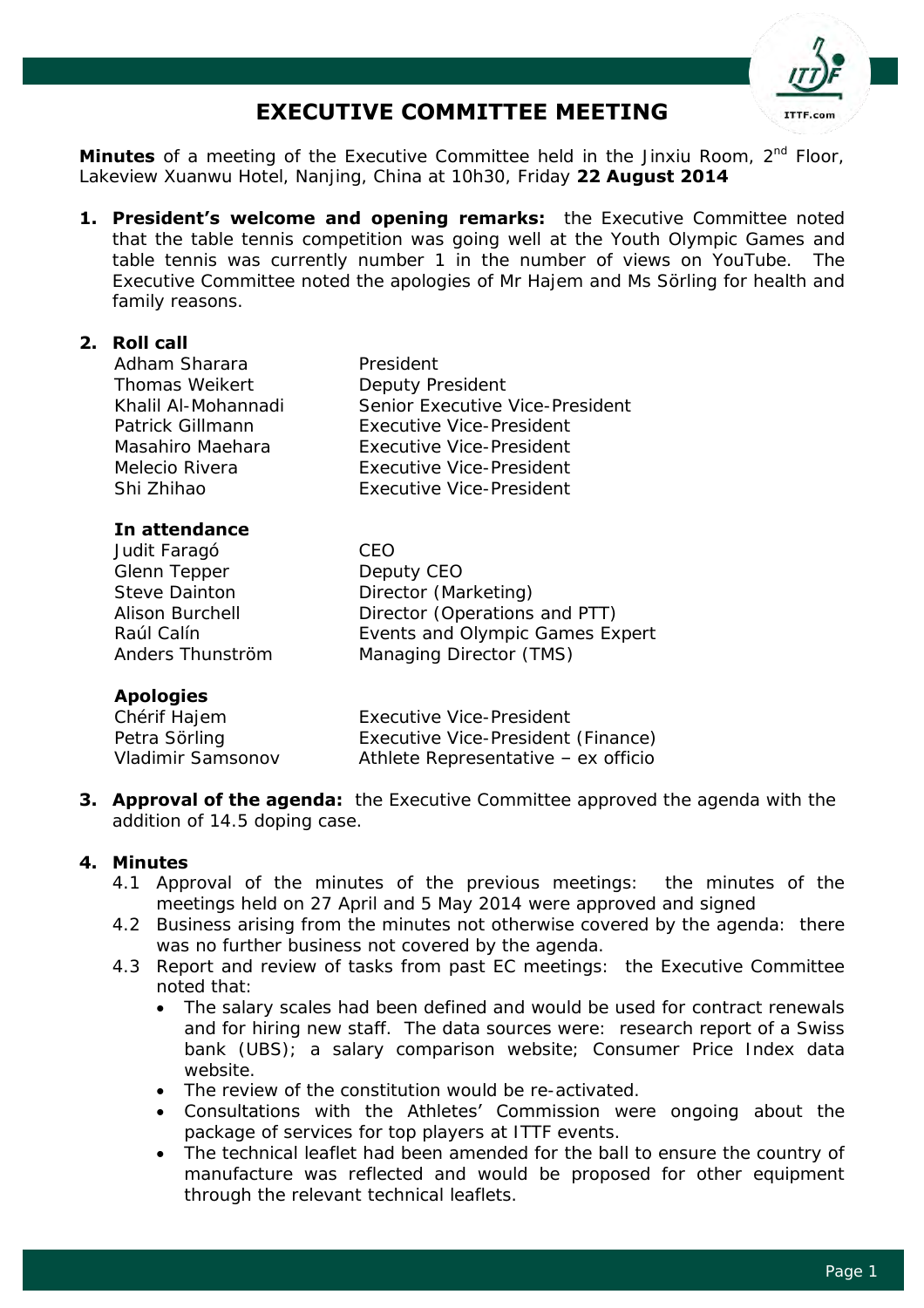

- The incoming president or CEO would sign the agreement with FISU when they visited Lausanne.
- **5. Operations Program:** the Executive Committee noted that:
	- 5.1 Museum move to Shanghai:
		- The idea of transferring the museum had first been discussed in 2005.
		- Over the past year, ways to secure the museum had been discussed with the parties involved to ensure that this would ultimately benefit the ITTF and the Shanghai municipality.
		- On 20 August 2014, three contracts had been signed with the Shanghai municipality, CTTA and ITTF.
		- The first agreement was a cooperation agreement to define the responsibilities of the parties to present the best possible museum in Shanghai as well as the shipping process from Lausanne to Shanghai.
		- The second agreement was an equity guarantee agreement through which the museum would remain the property of the ITTF and in return, a financial guarantee of USD 2 million had been agreed, which would be paid to a separate museum bank account set up by the ITTF and which could not be spent during the period of the agreement.
		- The third agreement was a brand licence agreement of USD 250,000 for the museum to use the ITTF logo, which would be paid over 5 years within the overall contract for 10 years.
		- After 10 years, the museum could remain in Shanghai with a new agreement/s signed or would revert back to the ITTF.
		- The land on which the building would be constructed for the museum was in central Shanghai (Shanghai Expo site) and the space would be about  $8000m^2$ .
		- Until the permanent building was ready, the museum would have a temporary place in the Expo area.
		- 5.2 2013 Audited Financial Statements, risk assessment:
			- For the first time the Singapore office's audit had been included in the overall ITTF audit and it had been done by a different audit firm. This was the reason for the delay in consolidating the audits.
			- In future, the auditors would reflect that the Executive Committee was responsible for preparing the audited financial statements, not the Board of Directors.
			- A profit of approximately CHF208 000 had been achieved and there was an overall accumulated surplus of over CHF 7 million.
			- TMS International provided USD 5,35 million in 2013 compared to the contractual guarantee of USD5 million.
			- Point 18 would be completed before the final document was distributed.
			- The Chateau (Renens) was depreciated by 4% annually although the selling price would be significantly greater than reflected in the audited statements.
			- The exterior of the building needed renovation and this would be done in 2014 and 2015 at an estimated cost of CHF 600 000.
			- This would be a capital expense and added to the value of the building although the cash flow would need to be planned.
			- Additional expense would be incurred for the maintenance of the forest and garden.
			- The Finance Committee would attend the risk assessment with one Executive Committee member and relevant staff and was planned for the first half of 2015.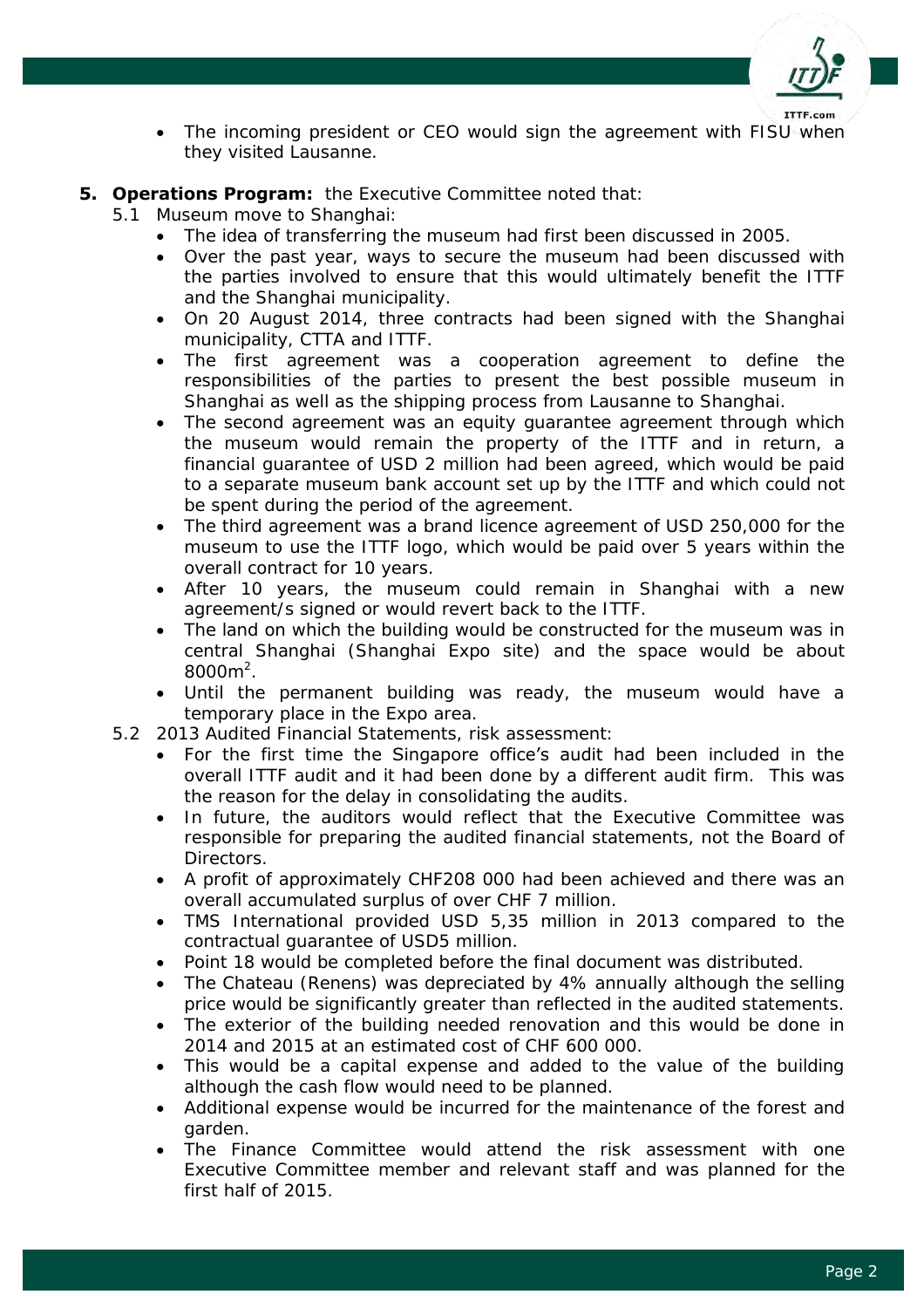

- 5.3 Internal financial and travel policy:
	- The changes included in the policy for the Executive Committee and staff were:
	- o Reimbursement of travel costs by road when using own or hired car over 400kms.
	- o An increase in the daily allowance to USD 50 per day where accommodation and meals were provided by the OC, and at least USD 100 per day where no meals were provided by the OC.
	- The changes to the policy for the honorary president, ITTF chairperson, PAC, continental presidents, BoD, committee and commission chairpersons included:
		- o Adding the chairperson to the list of officials.
		- o Introducing a policy for the PAC (limit on the number of PAC members at 11, a limit of 10 years on the term served, and the option for the president to excuse all or some members).
- 5.4 Payment policy update: this covered changes in job titles and Executive Committee membership.
- 5.5 Payroll payments from Ottawa:
	- If salaries were paid by Lausanne, VAT would need to be added whereas in Ottawa, this was not required.
	- The system would remain the same with salary payments being made from Ottawa but the CEO would authorise the salary payments on receipt of the invoice.
- 5.6 Merit award:
	- The Nominations Committee was requested to confirm whether the table of points should reflect cumulative years of service and to determine the minimum number of points required to be considered for the award.
	- The Nominations Committee would vet the nominations and recommend to the Executive Committee.

## **1-EC-08-2014**

The Executive Committee requested the Director (Operations and PTT) to circulate the 2013 audited financial statements, once ready, to the associations.

## **2-EC-08-2014**

The Executive Committee approved the updated internal financial and travel policies.

# **3-EC-08-2014**

The Executive Committee approved the payments policy.

## **4-EC-08-2014**

The Executive Committee requested the CEO to authorise salary payments from the account in Ottawa with effect from 1 September 2014.

#### **6. Competition Program:** the Executive Committee noted that:

6.1 Youth Olympic Games:

- The full entry of 32 boys and 32 girls had been achieved although a player from Uganda had fallen sick so there was one team which did not compete.
- There was a limit of 3 500 tickets which could be sold per session.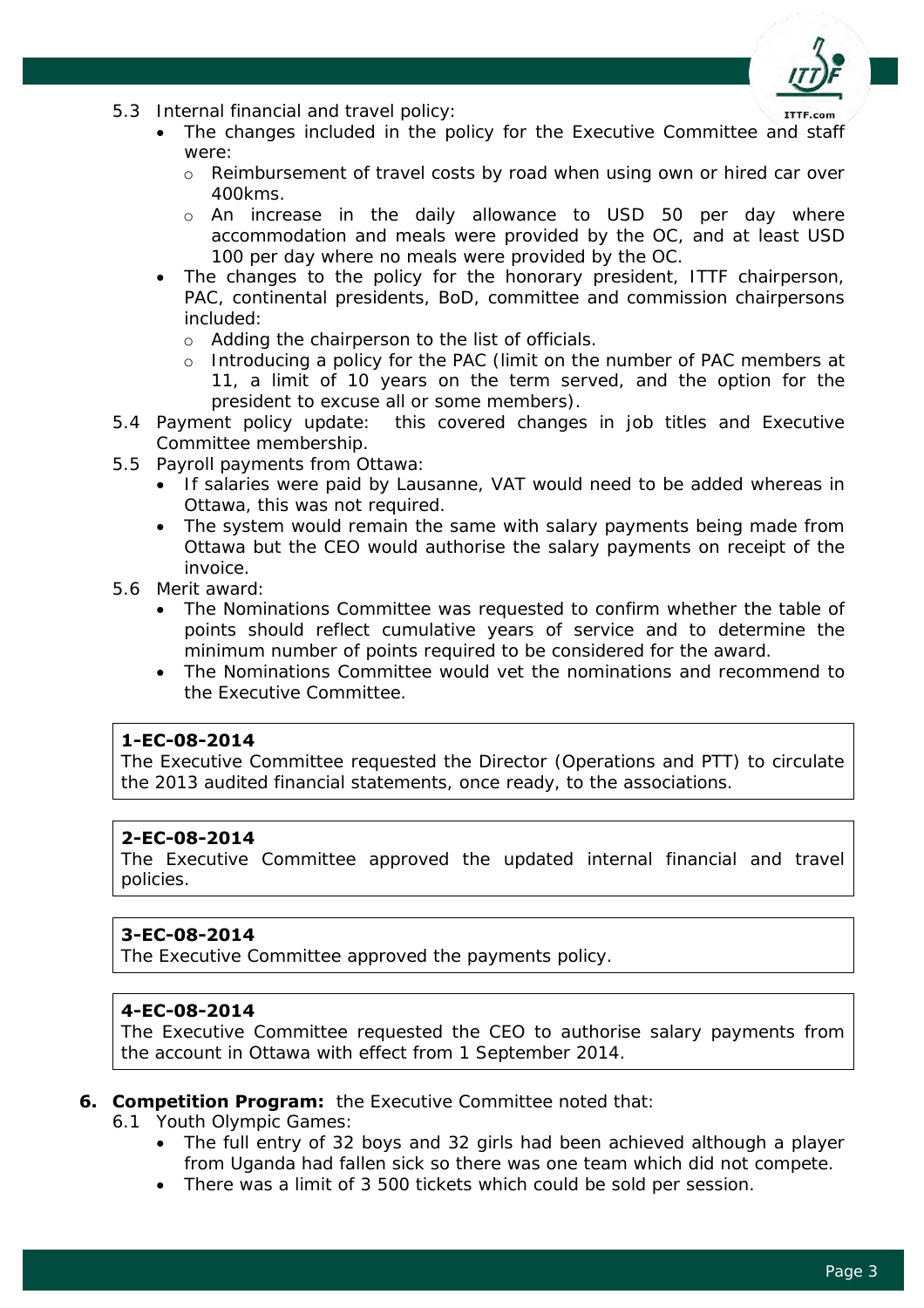

- The competition was running very smoothly.
- Two culture and education sessions had been held with children and the 2 Athlete Role Models, Jörgen Persson and Wang Liqin.
- Communication with the organisers had been challenging in the lead up to the YOG.
- Table tennis was one of the 10 sports being televised live.
- A more youthful approach in presentation and a possible change in the competition format could be considered.
- ITTF had successfully promoted the sport through the various social media.
- 6.2 2014 World Championships report and outstanding payments:
	- The report produced by the ITTF had been sent to ITTF officials and to the organisers as well as to future organisers and would be circulated to national associations.
	- 5 associations had outstanding fees, one of them paid, while 2 of them were already in the process of paying the outstanding fees.
	- The financial status at the end of the Championships was positive for the JTTA and organisers although some payment had to be made to the ITTF once various tax documents had been completed.
- 6.3 2014 World Junior Championships update:
	- Meetings had been held with the organisers during the China Junior Open in Taicang.
	- The contract would be signed on 22 August 2014.
	- The tournament director would be the competition manager from the YOG.
- 6.4 2015 World Championships update: after having a meeting with the Suzhou delegation in Tokyo, a follow up visit took place in June 2015, and the next was planned after the YOG.
- 6.5 2016 World Championships update:
	- Some discussions were taking place about the impact of the change in the number of entries, the schedule and using 29 tables.
	- The main hall would have 6 tables for the Championships Division and then possibly 1 table for the Malaysian matches.
	- The host association should be given the option to compete in the Championships Division regardless of their ranking or to play in the division where they qualified but in the main hall.
	- This would need to be submitted to the Board of Directors for approval.
- 6.6 2015 World Tour official documents:
	- Pyongyang Open, DPRK, had been included in the calendar.
	- The directives and sport specific information would be circulated for approval before the next meeting.

## 6.7 Ratification of the 2014 Men's and Women's World Cup playing system:

- The 2 group stages had led to some complaints during the World Cups in 2013, but the reason for confusion was also due to scheduling matches from both stages at the same time at the Men's World Cup.
- The recommendations made and already approved were:
	- o In the first stage, there would be 4 groups of 3 players with round-robin matches for players seeded from 9 to 20 and the top 2 finishers of each group would join the top 8 seeded players in stage 2.
	- o In stage 2, there would be a knock-out draw of 16 players for players promoted from stage 1 plus players seeded from 1 to 8.
	- o Losers of the semi-finals would play for third position.
- This would provide a better playing schedule and presentation of matches and was easier for the public and media to understand.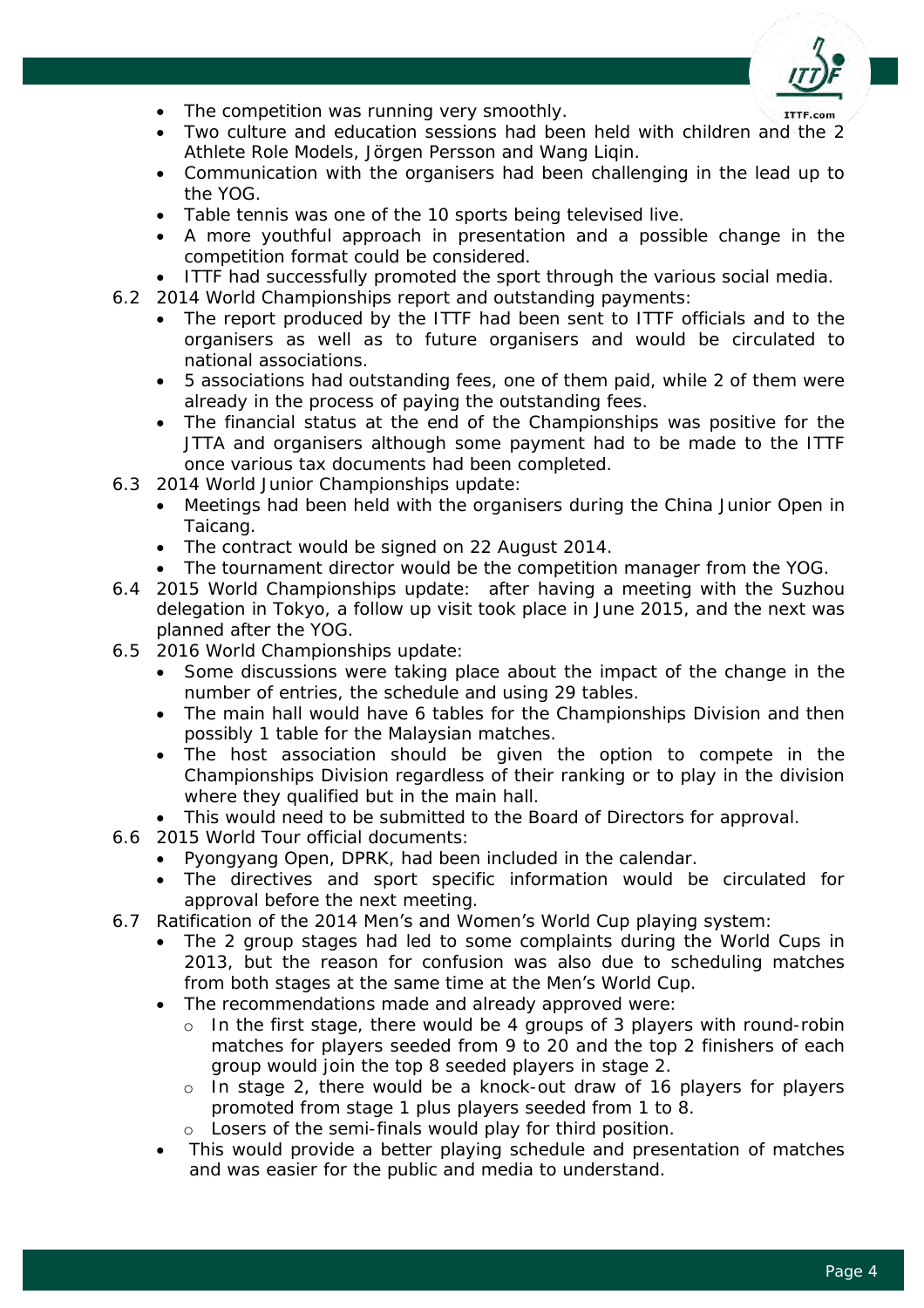

- 6.8 Rio 2016 competition days and format;
	- Following the input of OBS and the Rio 2016 Organising Committee, the proposal for the competition format approved by the OPC had been declined.
	- As a result the same system as that used for the 2012 London Olympic Games would apply for the 2016 Rio Olympic Games (12 days of competition with singles followed by the team event).
	- The Olympic and Paralympic Commission had been informed of this.
	- The preliminary event schedule had been finalised.
	- The test event would take place from 18 to 21 November 2015 with 7 teams plus a Brazilian team.
	- There would be a team and singles event and invitations would be issued based on ranking.
	- The equipment suppliers for Rio 2016 had agreed to supply equipment for the test event.
- 6.9 World Club Championships project:
	- This could be implemented not before 2016, could alternate with the World Team Cup in even years.
	- A host, perhaps a local club, and some funding would be required to make the event happen.
	- This item would be considered further at future meetings.
- 6.10 Experiments at Belarus Open:
	- Reports had been received that the 2-coloured balls had split regularly as DHS had used a black substance over the seam, which dissolved the glue for the 2 halves of the ball.
	- During Chinese league matches, the new version of the ball had been used successfully.
	- Thus this experiment with 2-colour balls in the U21 event would not be used in Belarus but the new plastic ball would be used in all events.
	- During the Belarus Open, the no-let rule was being tested in the U21 event, result of the feedback would be analysed.
	- If the players stopped play following a let, on the first occasion, the umpire allowed them to play only this point again.
- 6.11 Continental participation pre-requisite for Asia:
	- The ITTF Handbook regulation specified the pre-requisite condition as "having taken part in the preceding Continental Championships including qualification tournaments or Continental Games".
	- The ATTU believed that every association that competed either in the 2013 Asian Championships or at the 2014 Asian Games could participate at the 2015 WTTC.
	- 24 associations had participated in the 2013 Asian Championships.
	- Based on the entries for the 2014 Asian Games, 27 associations would participate.
	- The prospectus for the 2014 Oceania and Latin American Championships had included provisionally the proposed requirement for qualification for the 2015 World Championships.
- 6.12 Future of the World Cadet Challenge:
	- For 2015, there would be no Hopes team at the World Cadet Challenge.
	- For 2015, the same concept would be kept for the WCC with 7 or 8 teams.
	- The Junior Commission should consider the future of the event for 2016 and beyond and make recommendations to the Executive Committee meeting to be held in December 2014.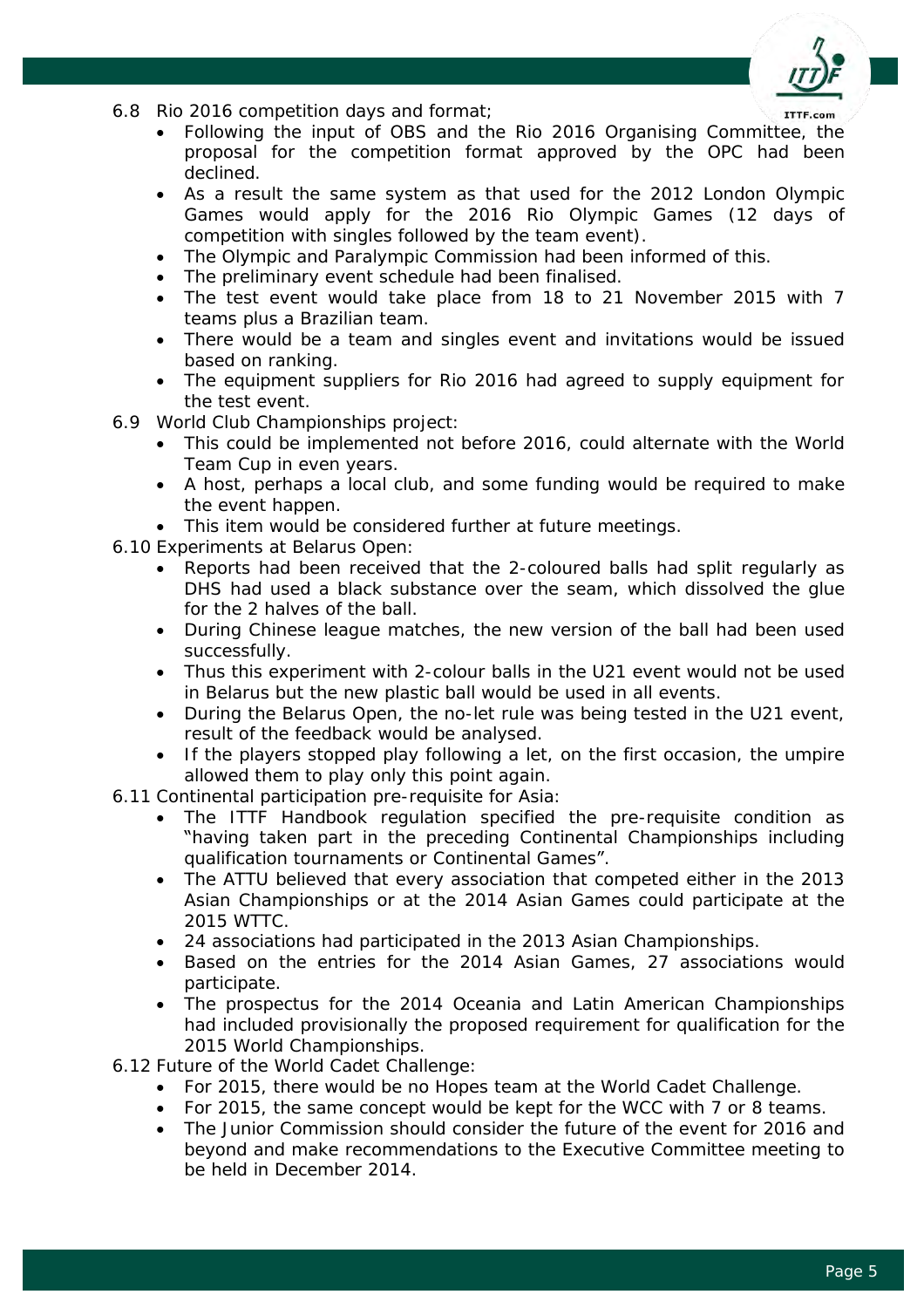

The Executive Committee thanked the JTTA for the high standard of organisation of the 2014 World Championships.

## **5-EC-08-2014**

The Executive Committee ratified the playing system for the 2014 Men's and Women's World Cups.

#### **6-EC-08-2014**

The Executive Committee approved, as an exception for the 2015 World Championships, that all associations with players entered into the 2013 Asian Championships or the 2014 Asian Games may participate at the 2015 World Championships. This decision would not set a precedent and the actual rule would be implemented for future WTTCs.

#### **7-EC-08-2014**

The Executive Committee asked Vice-President Patrick Gillmann and the Event and Olympic Games Expert, Raúl Calín, to finalise the format for the 2015 World Cadet Challenge.

#### **8-EC-08-2014**

The Executive Committee asked the Junior Commission to consider the future concept for the World Cadet Challenge.

#### **7. Marketing Program:** the Executive Committee noted that:

- 7.1 TMS International update:
	- No new deals had been signed since reporting in Tokyo.
	- Existing contracts were being negotiated for 2016 onwards.
	- The agreement with TV Tokyo was being negotiated at least to 2020 and possibly beyond.
	- There were ongoing discussions with the Sportsman Group about streaming.
	- Discussions were also ongoing with Red Bull and other potential sponsors.
	- Joolla had decided not to extend its sponsorship for the Global Junior Program from 2015.
	- Sponsorship for the 2015 World Championships had been secured by ITTF (equipment) and CTTA (title sponsor).
	- Commercial contracts would be signed for a maximum of 4 years to allow for appropriate increases in income and changes in conditions.
- 7.2 Marketing income received from TMS at 31 July 2014:
	- USD 4 199 000 had been paid to the ITTF by the end of July 2014.
	- A number of payments still had to be made in line with the new agreement by the ITTF.
	- An estimated USD 7 million would be paid by TMS in 2014 indicating a real increase of 75% of total revenue raised by TMS according to the contractual agreement.
- 7.3 ITTF-TMS contract 2015-2020: this had been renewed and signed by the Vice-President (Finance) and CEO on behalf of ITTF with the same concept of TMS paying to the ITTF on a monthly basis 75% of all commercial income related to ITTF properties.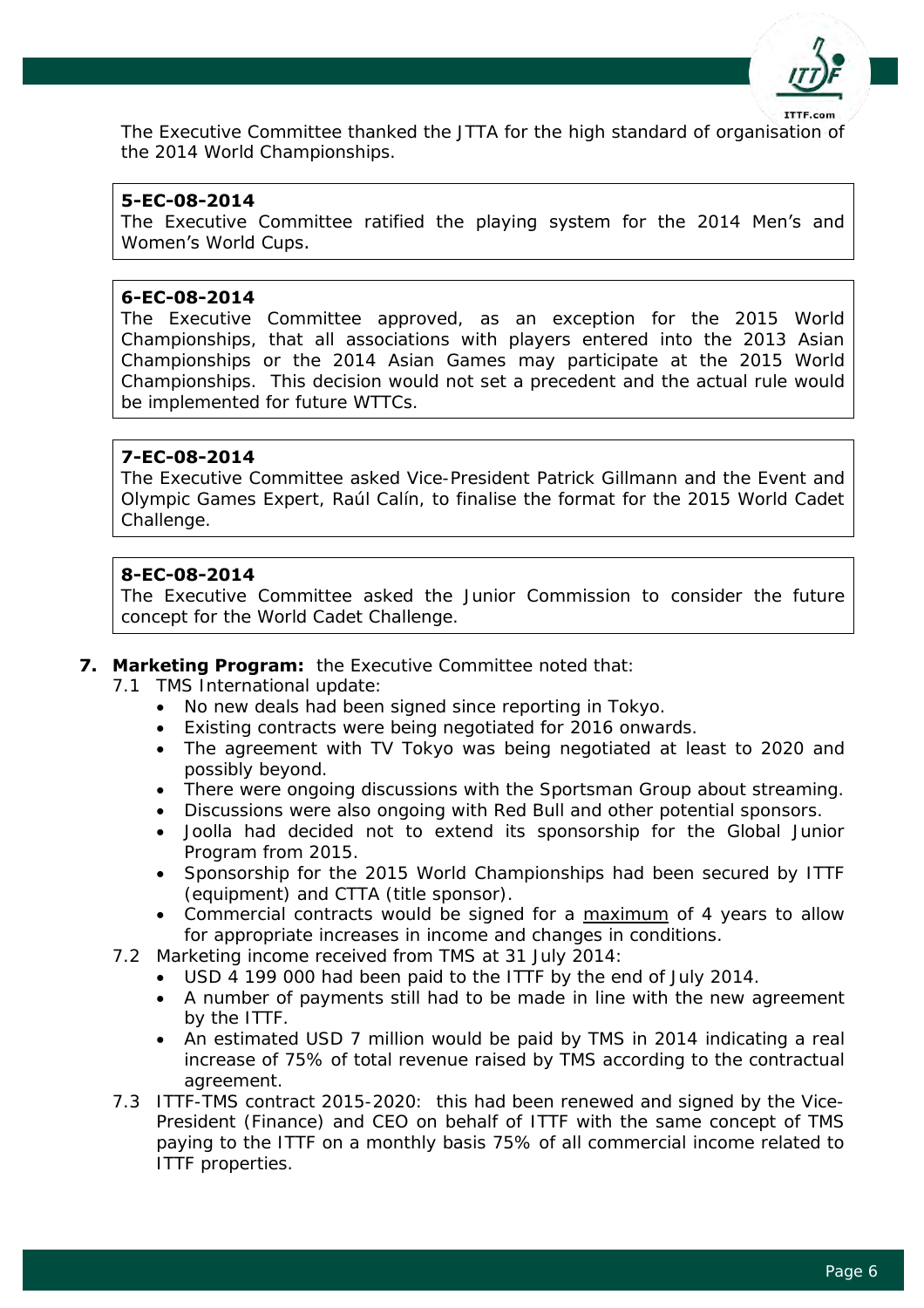

- 7.4 Star-Award Gala project:
	- The first edition had been held in Dubai in January 2014 as part of the World Tour Grand Finals and Dream Building auction.
	- The new plan would be to stage a stand-alone Star Awards evening, with 6 awards presented.
	- The Dream Building fundraising dinner would take place at another time and place.
	- The World Tour Grand Finals in Bangkok and 2015 WTTC in Suzhou could be potential places for the Star Awards presentation and dinner.

## **8. Development:** the Executive Committee noted that:

- 8.1 2014 courses and equipment:
	- 116 courses had been planned with 71 completed with 30 major equipment packages delivered or ordered.
	- Of those completed, there were 6 PTT, 6 women's and 11 Olympic Solidarity or DNSS courses.
	- 4 Olympic Solidarity scholarships for coaches had been finalised.

## 8.2 Dream Building:

- A number of different activities were being implemented and planned.
- Current projects with UNOSDP included camps in Japan, USA, Germany, Sweden and Korea.
- There would be 2 films produced shortly one on a project in Uganda, and one based on the UNOSDP camps.
- Another project was being discussed in Pakistan supported by Nittaku.
- The PTT camp in UAE had been held.
- The course planned for Syria had been postponed.
- The Road to Nanjing Camp had been held successfully.
- 8.3 China in Africa camp: in conjunction with the CTTA, Dream-Building and DHS, a delegation including including Guo Yuehua, Chen Jing, Liang Ke Liang, 2 coaches and 4 sparring partners would go to Tunisia in September 2014 before Junior Circuit event.
- 8.4 Last 5 NOCs not yet ITTF members:
	- Cape Verde, Sao Tome and Principe, Eritrea, Guinea Bissau and Bahamas still had to join the ITTF.
	- Contact was ongoing with all of them with Sao Tome and Principe very close to joining.
- 8.5 Oceania PSP PTT Project:
	- Following 6 months after the change in Government, the project had been (re)evaluated positively and this would continue for a further 3,5 years with a budget of AUD 700 000 targeting Papua New Guinea, Kiribati, Vanuatu and Fiji.

## **9. Education and Training:** the Executive Committee noted that:

- 9.1 Road to Nanjing camp:
	- With funding from Dream-Building, Foundation for Global Sports Development, Olympic Solidarity and supported by the CTTA, the Chinese Table Tennis College, the camp had been held in Shanghai from 3 to 21 June 2014.
	- The Youth Olympic Games (YOG) Athlete Role Models, Wang Liqin and Jörgen Persson, were present.
	- Coaches included Li Xiaodong and Yan Sen.
	- There were 22 athletes from 5 continents who benefitted from training, education and coach education (for the coaches).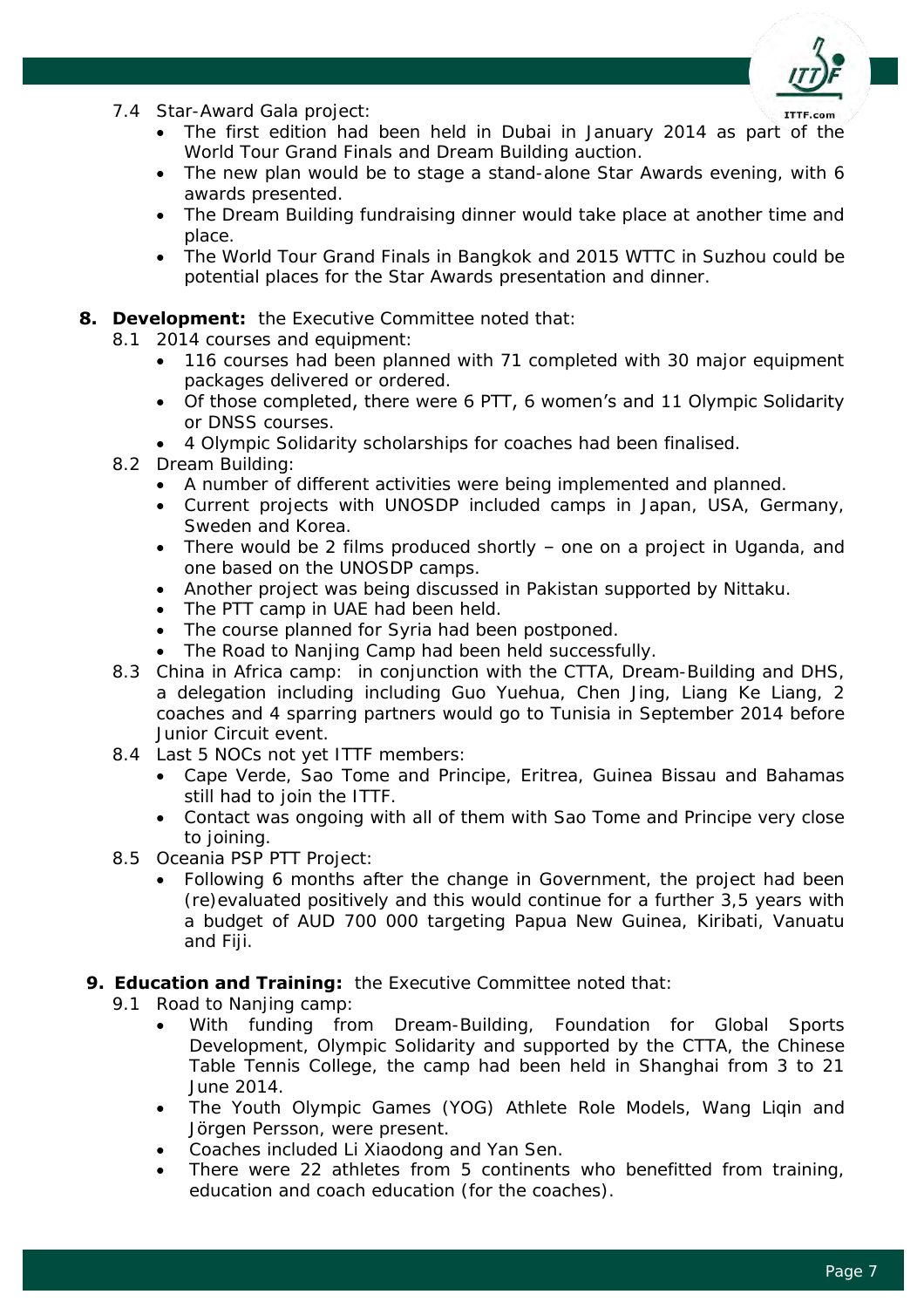

- It had been described as the best training camp held by ITTF and thanks to all involved were expressed.
- 9.2 World Hopes Week:
	- This had been held in Otocec, Slovenia.
	- Coaches included Eva Jeler (Germany), Xiao Zhan (CHN), Zoran Primorac and Tamara Boros (CRO) with several Slovenian coaches.
	- The focus had been on intensive training, coach and player education.
	- 25 girls and 24 boys from 6 continents had participated.
	- 4 boys 4 girls with 8 coaches from 6 continents had been selected for the Hopes team training camp in Canada prior to competing in the World Cadet Challenge.
- 9.3 "Road to Nanjing"/"With the Future In Mind" Scholarships:
	- The program was in transition from focusing on the Youth Olympic Games to the Olympic Games.
	- For the Youth Olympic Games, 14 players had been selected and 7 of them had qualified.
	- For the Olympic Games, NOCs would nominate candidates and ITTF would evaluate the nominations (27 received to date).
	- About USD 400 000 for the quadrennial received from Olympic Solidarity would be used.
- 9.4 ITTFEducation.com:
	- Working with the Marketing Program, films focused on coaching were in the planning stage and would be used for promotion and education purposes including an intensive online coaching course for those going to the World Cadet Challenge and would be compulsory for coaches involved in WFIM and the Hopes program.
	- Modules on anti-doping were currently available and anti-betting would also be available in the coming months.
	- With support from Split University in Croatia, ETTU and ITTF were working to set up an online coach education course with practical components for a 3 year Bachelor and 5 year Masters course online.
	- This would begin initially with Balkan countries in October 2014 expanding to other countries in September 2015 in English, and other languages would be considered after the English version had been evaluated.
- 9.5 ITTF policy regarding underage athletes:
	- A gradual withdrawal from direct involvement was underway.
	- Organisers would be asked to take on the responsibility of hosting the training camp before a junior circuit event.

## **10. Professional staff update:** the Executive Committee noted that:

- The Competition Program would host a competition management seminar in October 2014 with a focus on Latin America, Oceania and Pacific areas.
- Sport Singapore and the Economic Development Board would not extend its support to the ITTF
- Over the past 3 years, a total of SGD 300 000 had been allocated to pay 50% of the salaries and SGD 200 000 had been used to date.
- A tax incentive for 5 years was available and had 2 years remaining requiring the development table tennis in Singapore so the Singapore office was investigating how to secure the incentive and whether expenses should be paid through the Singapore office to increase tax efficiency.
- The Singapore office would be aligned with accounting system of the Lausanne office.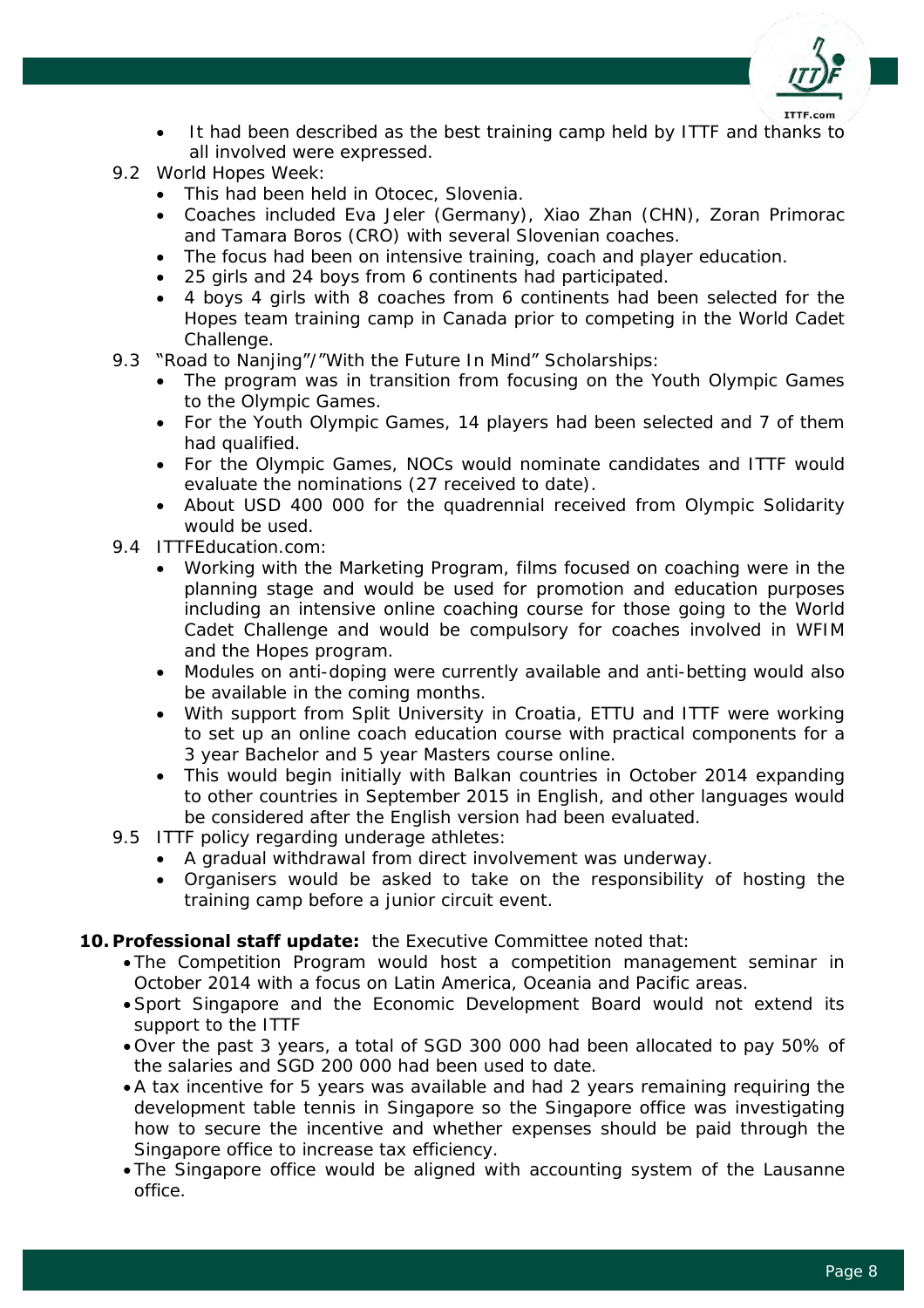

- The relationship with Sport Singapore continued to be good.
- Originally, the plan was to move the Singapore office to the sports hub, alternatives were being investigated as the lease on the current office space ended in May 2015 and could not be renewed.

#### **11. Athletes' Commission report:** the Executive Committee noted that:

- Assessing the ranking list with the different parameters was a good idea. The Commission would like to see a test with no loss of points, and another with the least loss of points.
- Players could currently make their own arrangements to reduce costs of participating in World Tour events but the organisers' package should be cheaper.
- Organisers needed to know 6 months before the event which players would take the package or make their own arrangements to be able to plan and budget properly.
- It may perhaps be time to consider raising the entry fee.
- The Athletes' Commission and URC had recommended that the new hand signals be implemented from 1 January 2015 but a test early 2015 before the World Championships should be identified and a report submitted for consideration by the Executive Committee.

#### **9-EC-08-2014**

The Executive Committee asked the CEO to inform the Athletes' Commission the exact request and issues about the hospitality options offered at World Tour events.

#### **10-EC-08-2014**

The Executive Committee asked the CEO to identify a junior circuit event at which the new service signals could be tested and a report submitted to the Executive Committee for consideration before the 2015 World Championships.

#### **12. Transition of the President function:** the Executive Committee noted that:

- 12.1 Closure of the President's office in Ottawa: the office in Ottawa was effectively closed but the address still existed and any mail would be forwarded to Lausanne.
- 12.2 New policy for the appointment of the PAC:
	- PAC members were appointed by the president at his/her discretion, at any time.
	- The appointment of a new member would be recorded in the minutes of the AGM following the appointment.
	- The president would appoint the chair of the PAC.
	- The president would decide the role and function of the PAC at his/her discretion, noting that the PAC did not have any political or decisionmaking role, and acted only as an advisory group to the president.
	- PAC members could not occupy any elected position within the ITTF.
	- PAC members would serve a maximum of 10 years.
	- The PAC would not exceed 11 members including the chair.
	- A newly elected president had the right to release all members of the PAC and appoint members at his/her own discretion.
- 12.3 EC functions updated 1 September 2014:
	- There would be some functions retained by the outgoing president in his capacity as Chairperson.
	- Liaison with the URC had been allocated to Mr Burton.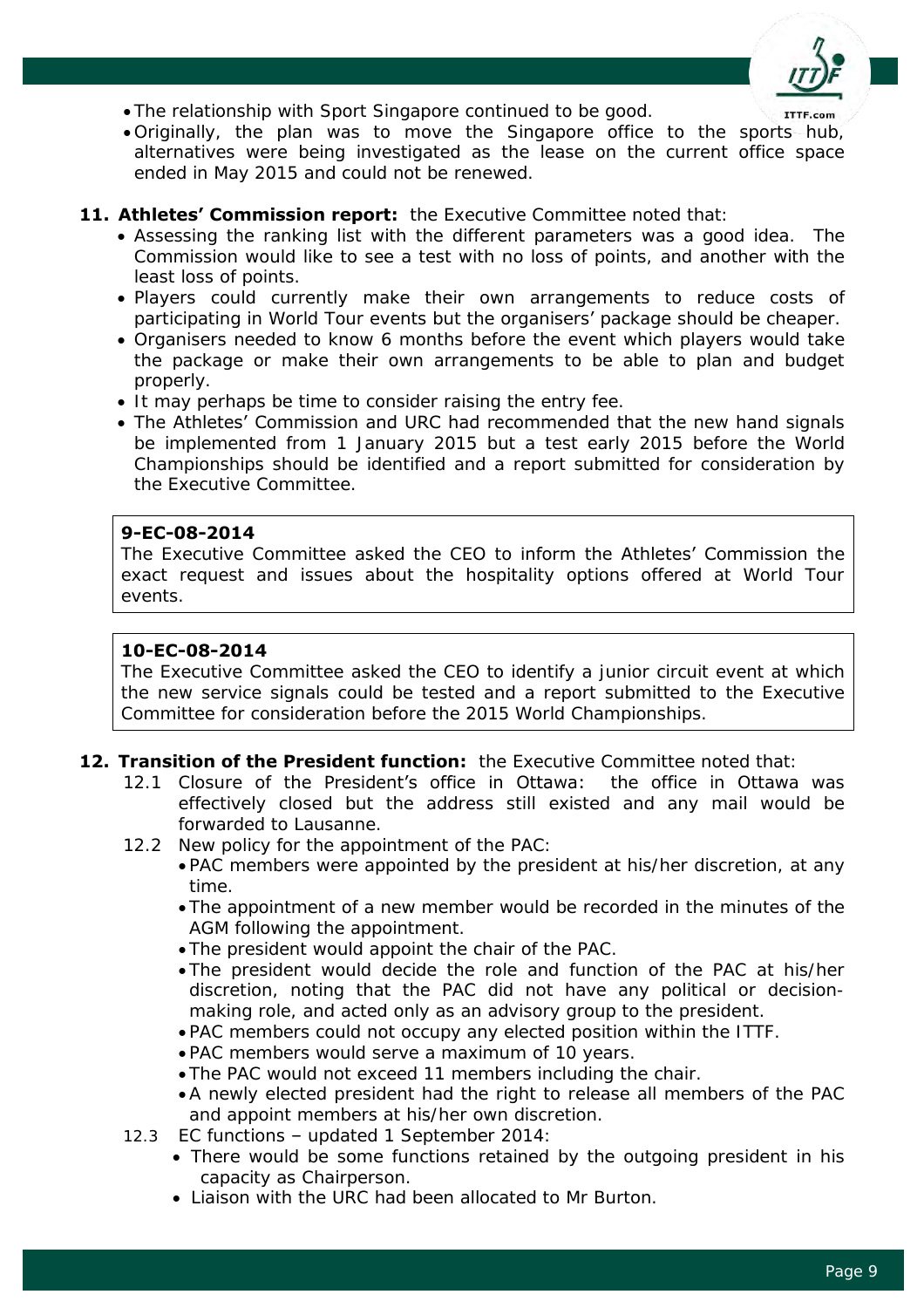

12.4 Administration assistance and honorarium for the new President:

- Several IFs paid their presidents who were full-time presidents.
- The new president should be compensated the equivalent of 1 day a week or 20% of his salary.
- To avoid any negative perceptions, it was recommended that the new president not be paid an honorarium until he vacated his position of national association president.
- This would be a step towards a future part-time or full-time paid position.
- With effect from 1 October 2014, a new staff member would be appointed to assist the president.
- The outgoing president would meet the incoming president frequently until the end of 2014 to transfer responsibilities.

## **11-EC-06-2014**

The Executive Committee approved the re-distribution of tasks for Executive Committee members and asked the Director (Operations and PTT) to include the schedule in the minutes of this meeting and to distribute to all concerned.

## **12-EC-06-2014**

The Executive Committee approved the compensation of the president at a rate of 20% of his salary as well as the appointment of a new staff member to assist the president and asked the Vice-President (Finance) and CEO to finalise the process.

- **13. Planning 2014-2017, progress report on P5 and DBI:** the Executive Committee noted that:
	- Up to 240 responses had been received from internal and external stakeholders, each response had between 1 and 10 proposals.
	- A database was being created and would be populated, then updated from time to time.
	- The final proposals would be presented to the Executive Committee in December 2014.
- **14. Any other business:** the Executive Committee noted that:
	- 14.1 Next meeting: would be held on 5 and 6 December 2014 in Shanghai.
	- 14.2 Eligibility case Para athlete, Russia/Ukraine:
		- This application resulted from the political change of Crimea becoming part of Russia.
			- In terms of the current regulations, with a voluntary change, a 3 year waiting period was implemented.
			- All players should be able to play but with this special case, the advice of the IOC and IPC would be sought.
	- 14.3 Equipment update:
		- 14.3.1 Rebound limit test, agreement with ISR:
			- Work had been ongoing for over a year to establish a bounce limit for rackets.
			- Simultaneously a thicker rubber was being considered which may discourage boosting.
			- A delegation of the Equipment Committee had visited ESN who indicated that this test would not be able to define the limits required.
			- The agreement with ISR in Singapore would be continued to establish a laboratory.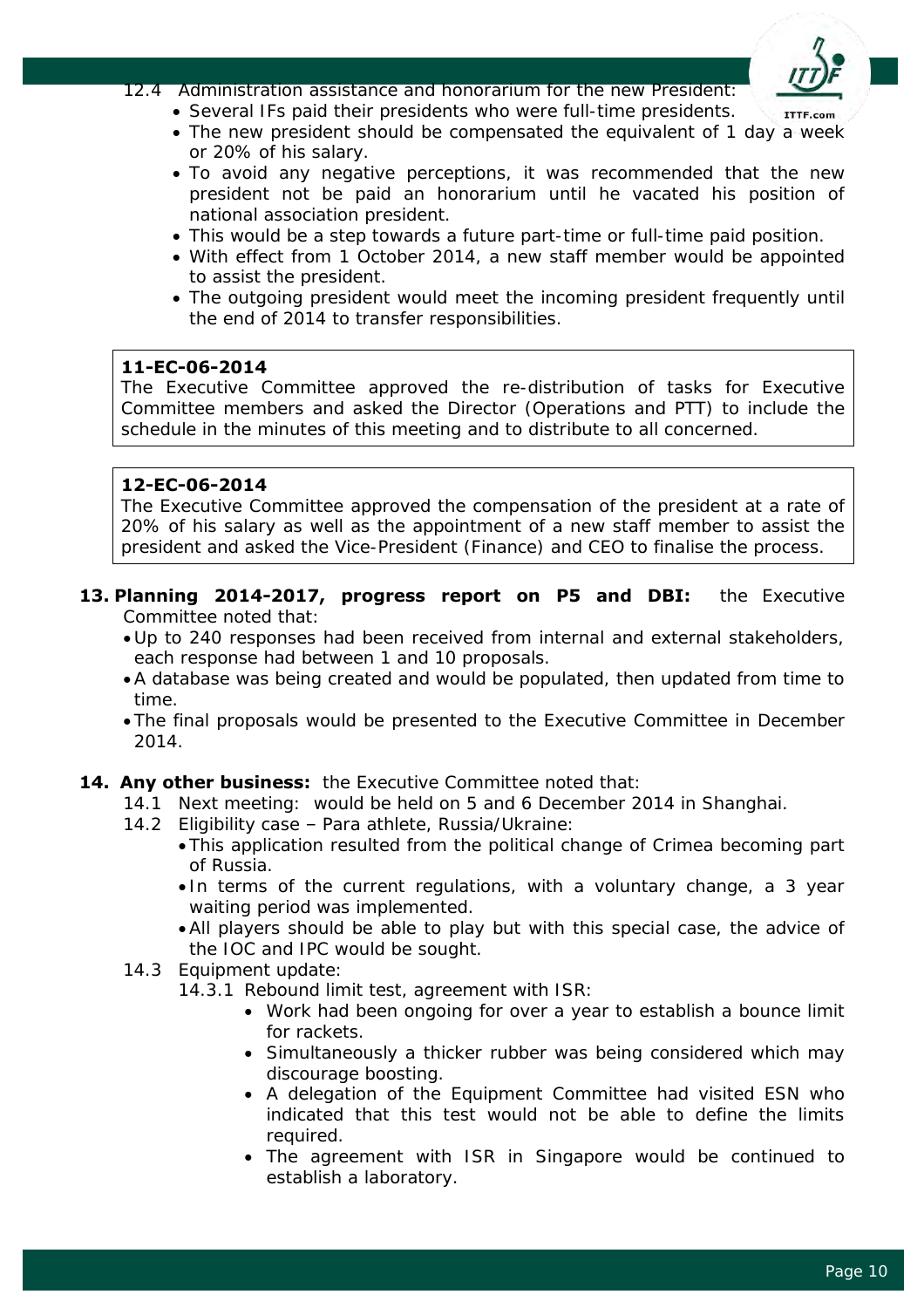

- 14.3.2 Database: The Equipment Committee wished to establish a database for tables which would incur an undetermined cost and to ask a student to complete the excel sheets with data.
- 14.4 Brazil appeal PTT World Championships:
	- CBTM had appealed against the participation of a player in the PTT World Championships and not for their particular player to be added to the entry.
	- The PTT Division had a selection process for the World Championships which was based on players qualifying from continental championships and the rating list and then some "wild cards" being allocated on the basis of an application and motivation.
	- Part of this process required a player to compete in a number of tournaments.
	- However, through the "wild card" process, players who had been pregnant, sick or injured had been selected although they may not have participated in the required number of events.
	- As a result of an increasing number of Para players competing in World Tour events, the PTT Division had adjusted the tournament requirement and a player had met this adjusted requirement.
- 14.5 Anti-doping case:
	- A Para player had tested positive at a continental championships in December 2013.
	- There had been some procedural issues which had been followed up.
	- The player had admitted to taking the specified substance.
	- The next step would either be to organise a hearing or for the player to be sanctioned directly if he waived his right to a hearing and accepted the sanction in advance.
	- The sanction should be seen by WADA, as a party with the right to appeal against any sanction imposed, as serious.

#### **13-EC-08-2014**

The Executive Committee requested the CEO and Director (Operations and PTT) to consult the IOC and IPC respectively about eligibility of Ukrainian players who had changed nationality to Russian.

#### **14-EC-08-2014**

The Executive Committee approved the continuation of the cooperation with ISR and finalisation of the contractual agreement.

#### **15-EC-08-2014**

The Executive Committee asked the Equipment Committee to continue with the rebound test and to propose to the Executive Committee a realistic timeline for implementation.

## **16-EC-08-2014**

The Executive Committee asked the president to respond on its behalf to the CBTM indicating that it would not change the decision made on selections for the PTT World Championships.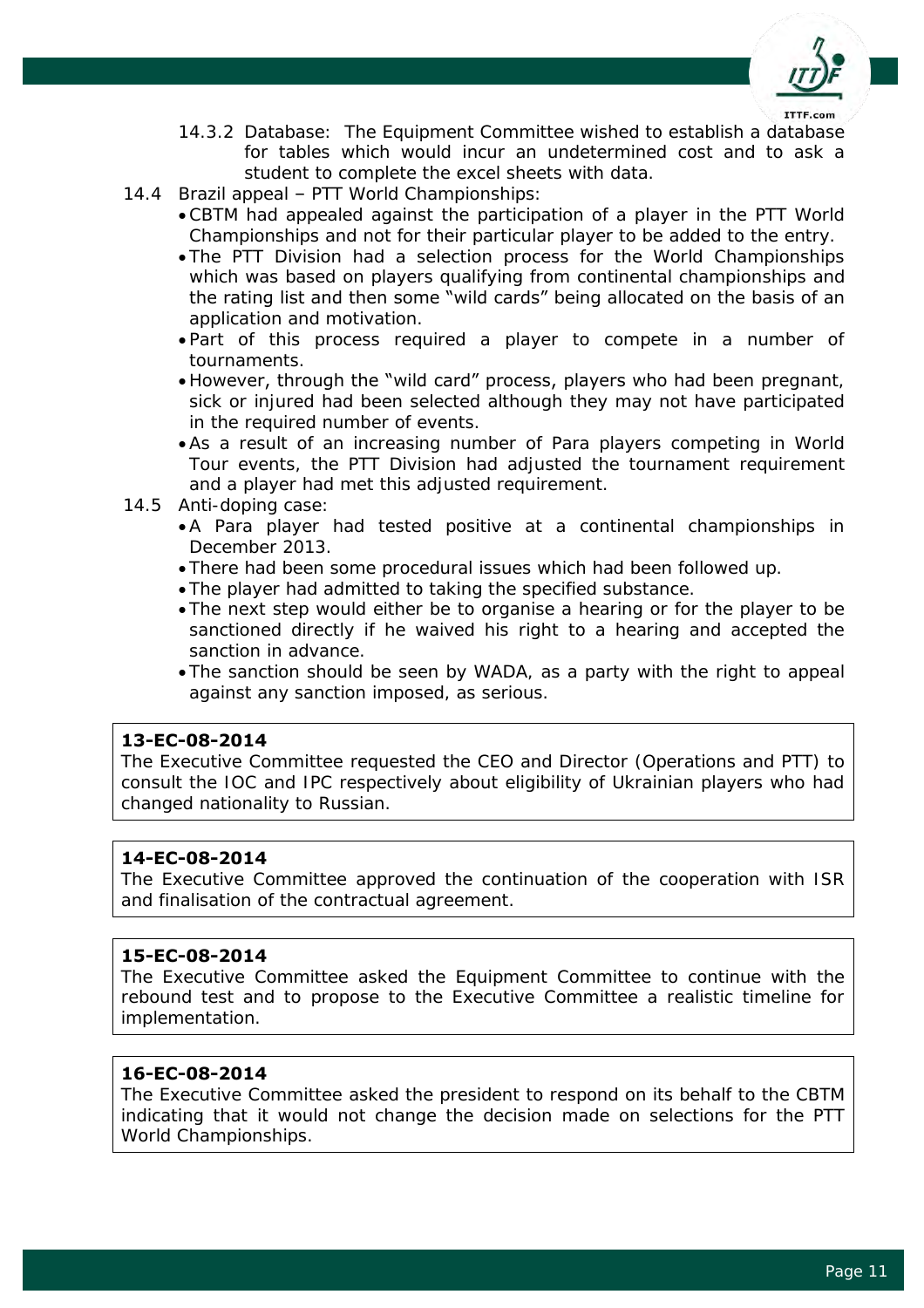

## **17-EC-08-2014**

The Executive Committee asked the Deputy President, Vice-Chair of the SSMC and the Anti-Doping Expert with the Director (Operations and PTT) to finalise the antidoping rule violation and decide on a suspension between 6 months and 2 years.

**15. Adjournment:** the Executive Committee and attending staff thanked the outgoing president for his outstanding contribution as president in the last 15 years. A commemorative photo-book was presented to the president and all in attendance as a memento marking the occasion.

\_\_\_\_\_\_\_\_\_\_\_\_\_\_\_\_\_\_\_\_\_\_\_\_\_\_\_\_\_\_ \_\_\_\_\_\_\_\_\_\_\_\_\_\_\_\_\_\_\_\_\_\_\_\_\_\_

There being no further business, the meeting ended at 16h07.

Adham Sharara **Date** Date President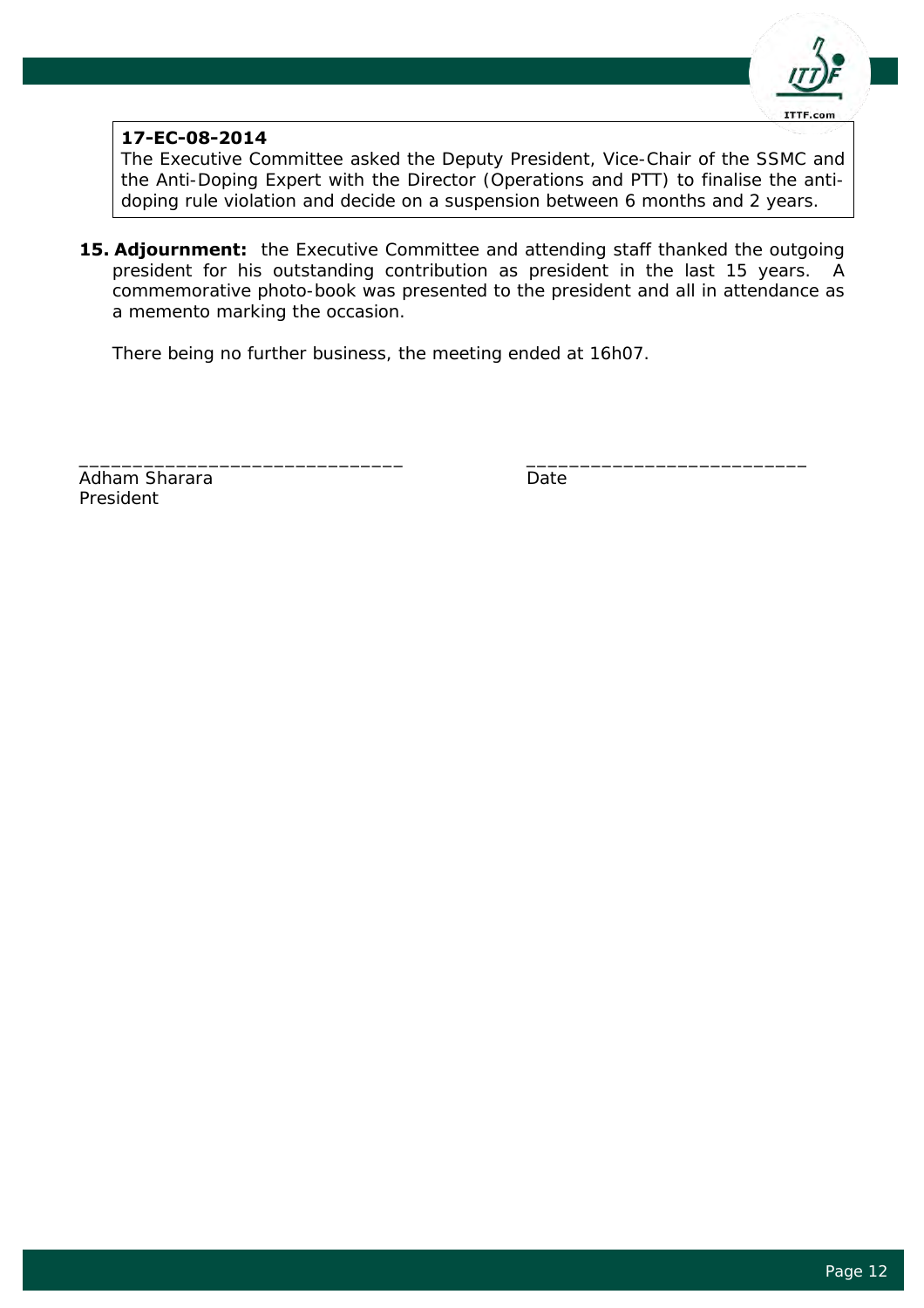#### ITTF Executive Committee 2013-2017 Functionsupdated - 1 September 2014

| <b>Area of FOCUS</b>                               | <b>EC</b> members         | <b>Committee Chair</b>             | <b>Professional Staff</b>        | <b>Professional Staff</b>                        |
|----------------------------------------------------|---------------------------|------------------------------------|----------------------------------|--------------------------------------------------|
|                                                    | and Chair                 | or other                           | Primary                          | <b>Secondary</b>                                 |
|                                                    |                           |                                    |                                  |                                                  |
| Africa (communications)                            | Cherif Hajem              | Khaled El-Salhy                    |                                  | Polona Cehovin SusinGlenn Tepper, Ahmed Dawlatly |
| <b>AGM &amp; Elections Procedures</b>              | Adham Sharara             | Rudi Sporrer                       | Judit Farago                     | Alison Burchell                                  |
| Asia (communications)                              | Khalil Al-Mohannadi       | Cai Zhenhua                        | <b>Steve Dainton</b>             | Glenn Tepper, Afshin Badiee                      |
| <b>ASOIF &amp; SPORTACCORD</b>                     | Thomas Weikert            | Adham Sharara                      | Judit Farago                     | Glenn Tepper                                     |
| <b>Athletes Commission</b>                         | Shi Zhihao                | Vladimir Samsonov                  | Mikael Andersson                 | Karl Jindrak                                     |
| Calendar                                           | Cherif Hajem              | (Multi)                            | Judit Farago                     | Etsuko Enami                                     |
| Committee Structure                                | Petra Sörling             | <b>ALL</b>                         | Alison Burchell                  | Judit Farago                                     |
| Commonwealth Games & TT Champs Bruce Burton        |                           | Alan Ransome                       | Alison Burchell                  | Ian Marshall                                     |
| <b>Constitutional Review</b>                       | Adham Sharara             | R. Sporrer, W. Rönmar Judit Farago |                                  | Alison Burchell                                  |
| Continental Affiliation Agreements                 | Thomas Weikert            | <b>CFs</b>                         | Glenn Tepper                     | Leandro Olvech                                   |
| Deputize for President                             | Khalil Al-Mohannadi       | <b>EC</b> members                  | Judit Farago                     | Glenn Tepper                                     |
| Development Program                                | Melecio Rivera            | (Multi)                            | Leandro Olvech                   | Glenn Tepper                                     |
| <b>Education &amp; Training Program</b>            | Shi Zhihao                | (Multi)                            | Polona Cehovin SusinGlenn Tepper |                                                  |
| Eligibility matters                                | <b>Bruce Burton</b>       | Rudi Sporrer                       | Judit Farago                     | Zoltan Bencsik, Etsuko Enami                     |
| <b>Equipment Committee</b>                         | Masahiro Maehara          | Federico Lineros                   | Vicky Eleftheriade               | Darren Leung                                     |
| Europe (communications)                            | Petra Sörling             | Ronald Kramer                      |                                  | Polona Cehovin SusinGlenn Tepper, Judit Farago   |
| Finance                                            | Petra Sörling             | <b>Finance Committee</b>           | Habiba Besic                     | Alison Burchell                                  |
| <b>General Responsibilities</b>                    | Thomas Weikert            | (Multi)                            | Judit Farago                     | $\overline{\text{(Multi)}}$                      |
| General Responsibilities/Deputy                    | Khalil Al-Mohannadi       | (Multi)                            | Judit Farago                     | (Multi)                                          |
| Global Junior Program                              | Patrick Gillmann          | Dennis Davis                       | Raul Calin                       | <b>Mohamed Dawlatly</b>                          |
| Hopes Program                                      | Patrick Gillmann          | (Multi)                            |                                  | Polona Cehovin SusirZita Pidl, Dejan Papic       |
| <b>Information Technology</b>                      | <b>Bruce Burton</b>       | <b>ALL</b>                         | Matt Pound                       | Mohamed Dawlatly                                 |
| <b>IOC Relations</b>                               | Thomas Weikert            | (Multi)                            | Judit Farago                     | Glenn Tepper, Raul Calin                         |
| ITTF Planning (P5 and DBI)                         | Adham Sharara             | <b>Executive Committee</b>         | Judit Farago                     | Glenn Tepper                                     |
| <b>ITTF-Continental Events</b>                     | CH/KAM/PS/MR/BB/PC(Multi) |                                    | Karl Jindrak                     | Raul Calin, Mohamed Dawlatly                     |
| ITTF-Continental Marketing Agreemer Thomas Weikert |                           | CFs                                | <b>Steve Dainton</b>             | <b>TMS International</b>                         |
| Junior Commission                                  | Patrick Gillmann          | Dennis Davis                       | Raul Calin                       | Polona Cehovin Susin                             |
| Latin America (communications)                     | Melecio Rivera            | Oswaldo Borges                     | Leandro Olvech                   | Glenn Tepper, Ramon Ortega                       |
| Legal matters                                      | Thomas Weikert            | <b>Executive Committee</b>         | Alison Burchell                  | Judit Farago                                     |
| Marketing Income                                   | Petra Sörling             | <b>TMS International</b>           | <b>Steve Dainton</b>             | Kimberly Koh                                     |
| Marketing Planning & Advisory                      | Adham Sharara             | <b>TMS International</b>           | Steve Dainton                    | Kimberly Koh                                     |
| Media & Promotion                                  | Khalil Al-Mohannadi       | Arne Madsen                        | Matt Pound                       | Ian Marshall, Kimberly Koh                       |
| <b>Multi-Sport Games</b>                           | Shi Zhihao                | Graeme Ireland                     | Judit Farago                     | Alison Burchell                                  |
| Museum                                             | Shi Zhihao                | <b>Executive Committee</b>         | Chuck Hoey                       | Yao Zhenxu, Alison Burchell                      |
| <b>NOC</b> relations                               | Melecio Rivera            | (Multi)                            | Glenn Tepper                     | Alison Burchell (ParaTT)                         |